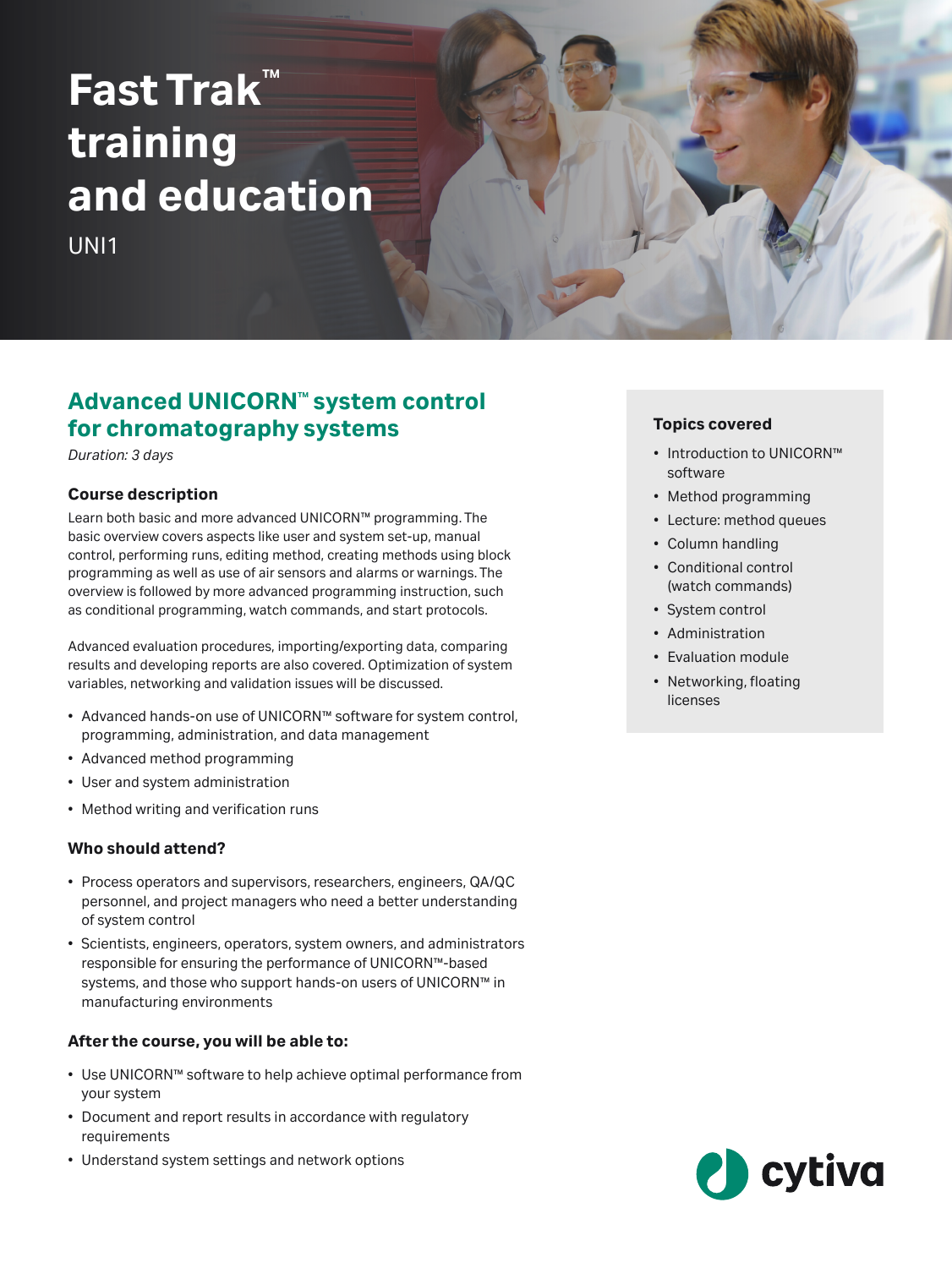# **2022 pricing**

| Fast Trak™ Center | <b>List Price</b> | <b>Product Code</b> |
|-------------------|-------------------|---------------------|
| USA, Marlborough  | 4320 USD          | 29191795            |
| Sweden, Uppsala   | 3350 EUR          | 29191797            |
| Germany, Munich   | 3350 EUR          | 44839599            |
| India, Bangalore  | Contact us        | 29099335            |
| Korea, Songdo     | 2 600 000 KRW     | 29244581            |
| Singapore         | 2709 SGD          | 29191798            |

# **General course information**

Fast Trak™ Education is one means by which Cytiva provides application training in the various aspects of bioprocessing. The courses are designed to provide a learning experience for process development and manufacturing staff.

Fast Trak™ offers training courses on column packing, basic chromatography, optimization and scale-up for both pilot and production scales. We also offer courses on validation issues and chromatography theory. The courses are offered in a variety of formats to meet your unique learning needs, including lab-based courses, live virtual classes, self-paced e-learning courses, and custom courses that can be delivered at your premises.

# **Cancellation policy**

In case you need to cancel your registration, the following charges will apply:

- 30 to 21 days prior to course: 50% of course fee
- 20 to 8 days prior to course: 80% of course fee
- 7 days or less prior to course: 100% of course fee

If you are unable to attend after registered, you may send a colleague in your place or attend another course.

Cytiva reserves the right to modify course location, course material, substitute speakers, or to cancel the course. If the course is cancelled, registrants will be notified as soon as possible and will receive a full refund of paid fees. Cytiva will not be responsible for airfare penalties or other costs incurred due to a course cancellation.

# **Course certificate**

Upon completion of the course, each participant receives a course certificate in which course name and course date is stated.

## **Course evaluation**

At the end of each course, you will be asked to fill in a course evaluation form. We value your opinion of the course, the speakers, the material, and presentations and use this feedback to continuously improve the courses and their contents.